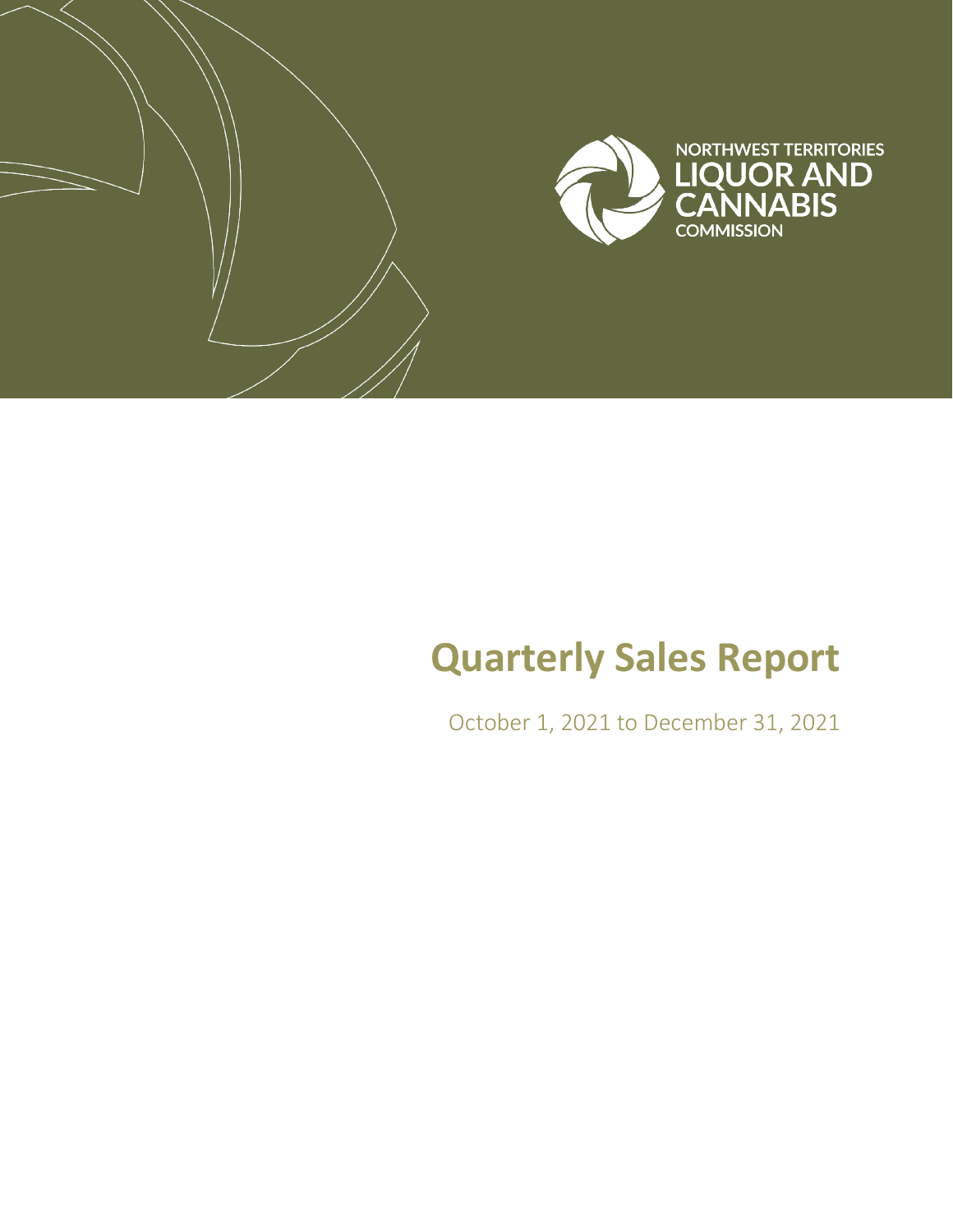#### **Summary**

The Northwest Territories Liquor and Cannabis Commission (NTLCC) regulates the distribution of alcohol and cannabis to ensure NWT residents have safe and legal access to alcohol and cannabis.

Liquor is sold in seven liquor stores across the Northwest Territories under contract with NTLCC. NWT residents may also order liquor products through mail order services.

Cannabis is currently sold in three liquor stores across the Northwest Territories under contract with the NTLCC, and through three private stores, and one private online store.

**This report provides detailed summaries of sales by product category and by store for the period of October 1, 2021 to December 31, 2021.**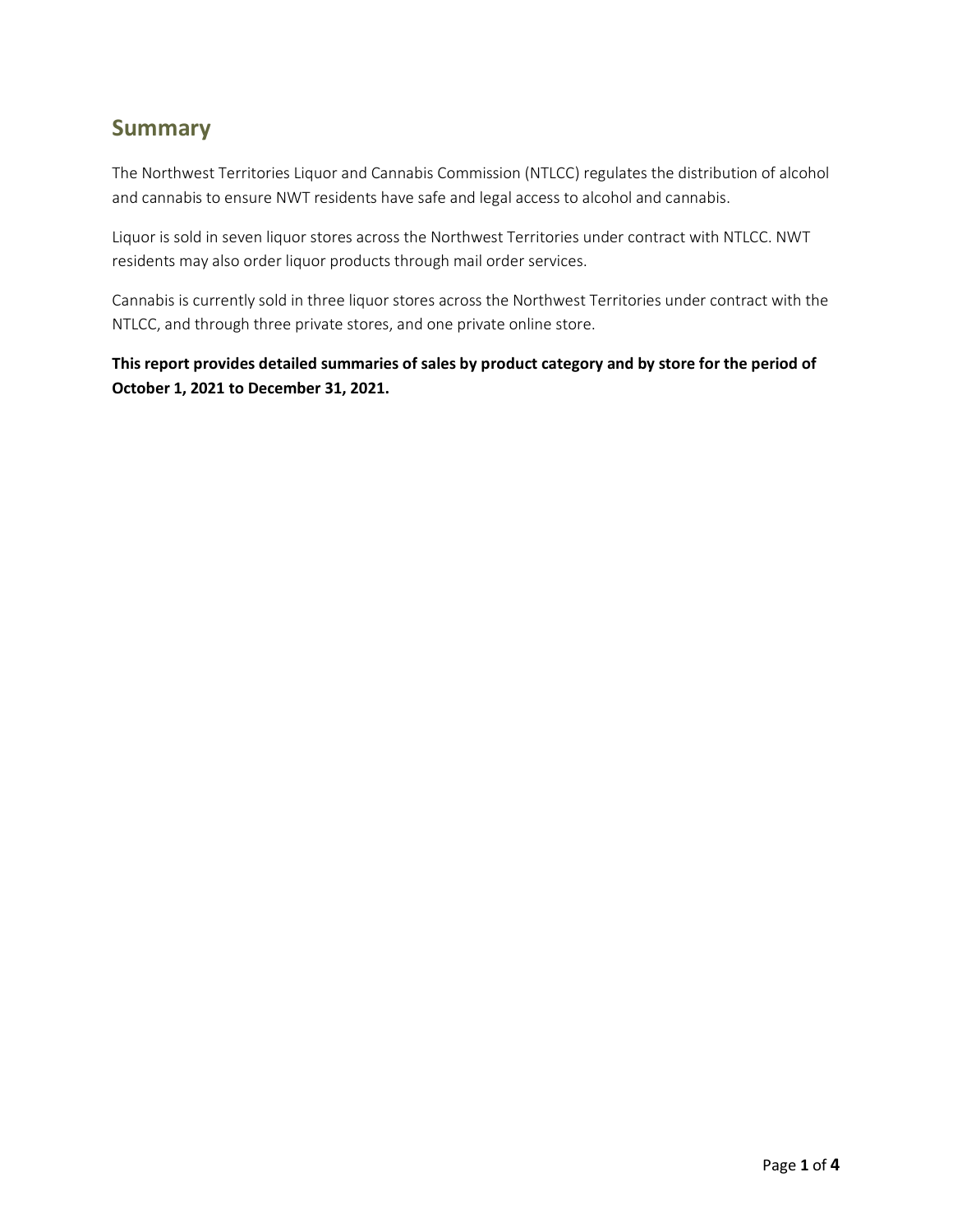# **Liquor sales**

NTLCC sells liquor to:

Consumers: Individuals who purchase liquor through an NWT liquor store

Licensees: Establishments/organizations that have a valid licence or permit from the Northwest Territories Liquor Licensing Board

Manufacturers: Per the Liquor Regulations (4.1) A licence holder who manufactures their own liquor and who sells it directly to patrons in the Northwest Territories is deemed to have first sold the liquor to the Commission and purchased it back from the Commission.

#### **Table 1: Liquor Sales by Distribution Channel**

| <b>Channel</b> | Q1              | Q <sub>2</sub>  | Q3              | Q4 | YTD             |
|----------------|-----------------|-----------------|-----------------|----|-----------------|
| Consumers      | \$14,066,619.09 | \$13,205,168.37 | \$13,146,078.57 |    | \$40,417,866.03 |
| Licensees      | \$1,346,160.76  | \$1,358,203.25  | \$1,032,611.98  |    | \$3,736,975.99  |
| Manufacturers  | \$17,136.59     | \$17,370.42     | \$12,356.14     |    | \$46,863.15     |
| <b>Total</b>   | \$15,429,916.44 | \$14,580,742.04 | \$14,191,046.69 |    | \$44,201,705.17 |

#### **Table 2: Liquor Sales by Store**

| <b>Store</b>      | Q1              | Q <sub>2</sub>  | Q <sub>3</sub>  | Q4 | <b>YTD</b>      |
|-------------------|-----------------|-----------------|-----------------|----|-----------------|
| Yellowknife Shop  | \$5,068,392.88  | \$4,753,068.42  | \$4,489,114.41  |    | \$14,310,575.71 |
| Yellowknife Store | \$3,676,800.39  | \$3,380,069.00  | \$3,498,127.98  |    | \$10,554,997.37 |
| Inuvik            | \$2,158,996.19  | \$2,188,310.91  | \$2,058,895.78  |    | \$6,406,202.88  |
| Hay River         | \$2,153,532.37  | \$1,873,620.51  | \$1,768,052.64  |    | \$5,795,205.52  |
| Norman Wells      | \$625,209.83    | \$564,600.38    | \$606,063.34    |    | \$1,795,873.55  |
| Fort smith        | \$907,908.73    | \$853,432.35    | \$881,312.20    |    | \$2,642,653.28  |
| Fort Simpson      | \$767,134.18    | \$891,887.28    | \$784,299.40    |    | \$2,443,320.86  |
| Other             | \$71,941.87     | \$75,753.19     | \$105,180.94    |    | \$252,876.00    |
| Total             | \$15,429,916.44 | \$14,580,742.04 | \$14,191,046.69 |    | \$44,201,705.17 |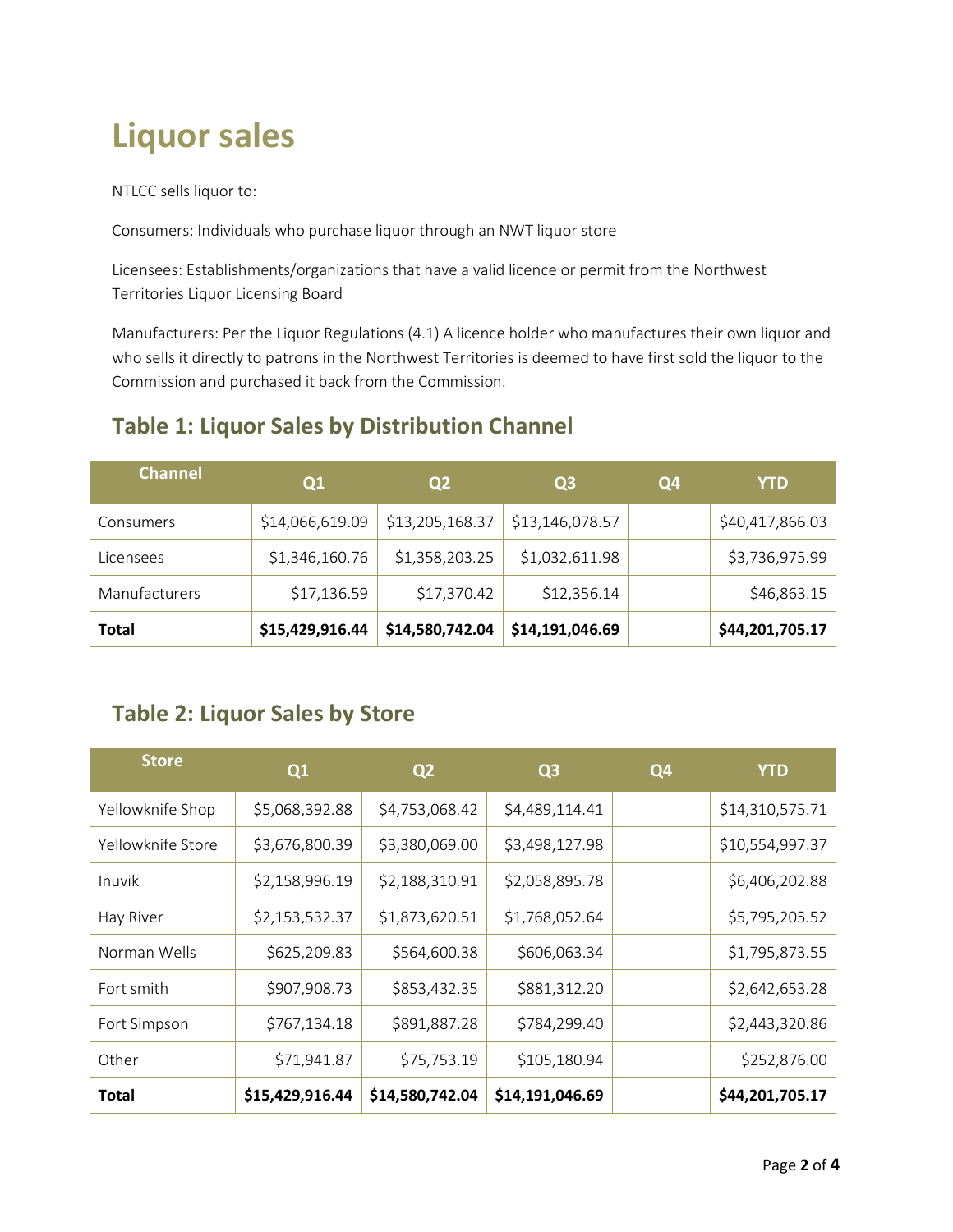|  |  |  | <b>Table 3: Liquor Sales by Product</b> |
|--|--|--|-----------------------------------------|
|--|--|--|-----------------------------------------|

| <b>Product</b>   | Q1              | Q <sub>2</sub>  | Q <sub>3</sub>  | Q4 | <b>YTD</b>      |
|------------------|-----------------|-----------------|-----------------|----|-----------------|
| Spirits          | \$6,526,014.82  | \$6,215,819.29  | \$6,496,041.48  |    | \$19,237,875.59 |
| Wine             | \$2,087,251.99  | \$1,844,101.48  | \$2,279,427.26  |    | \$6,210,780.73  |
| Beer             | \$5,260,791.31  | \$4,890,439.32  | \$4,285,033.19  |    | \$14,436,263.82 |
| Coolers & Ciders | \$1,555,858.32  | \$1,630,381.95  | \$1,130,544.76  |    | \$4,316,785.03  |
| <b>Total</b>     | \$15,429,916.44 | \$14,580,742.04 | \$14,191,046.69 |    | \$44,201,705.17 |